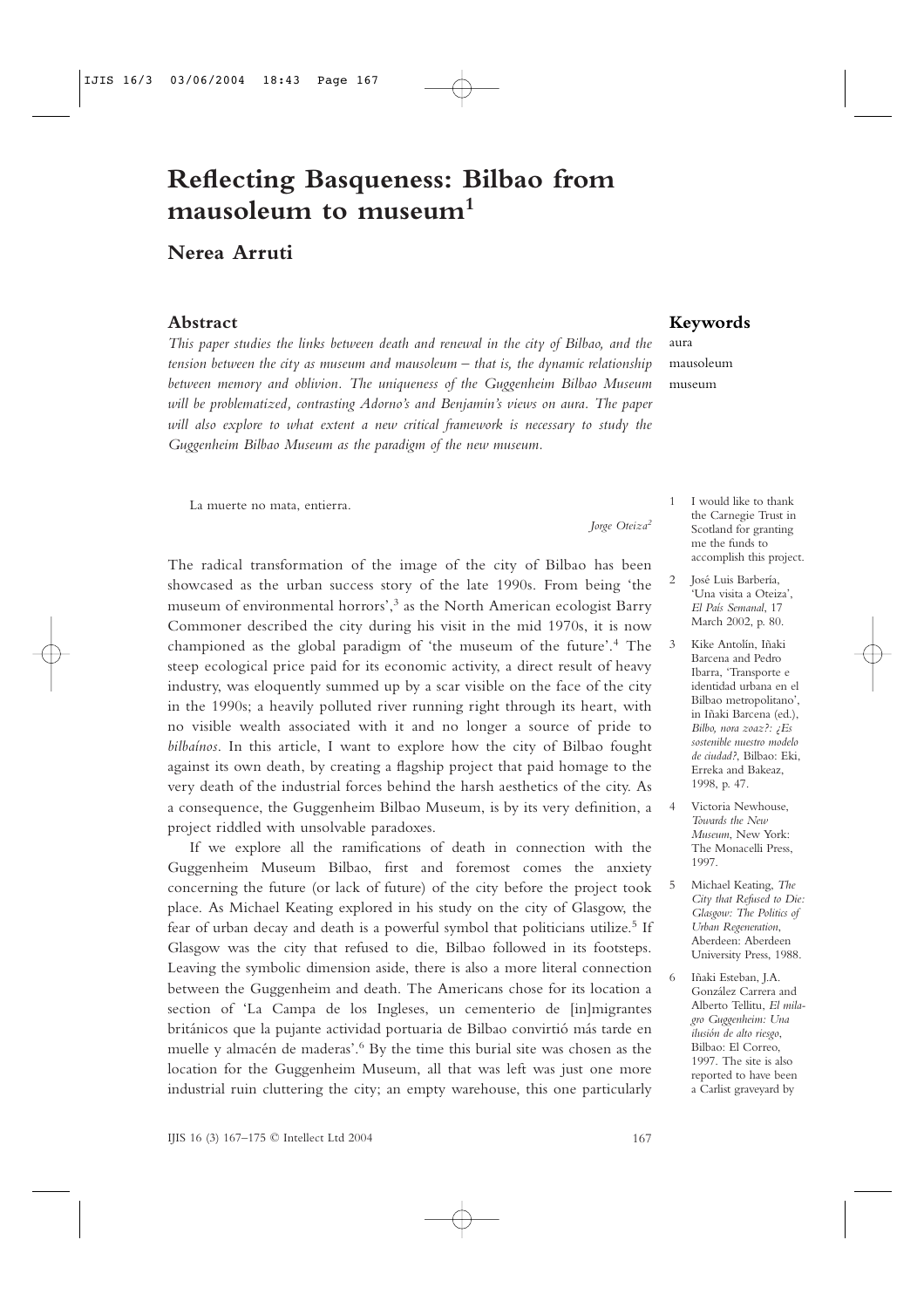the newspaper *La Vanguardia* (quoted by Xon de Ros, 'The Guggenheim Museum Bilbao' in Jo Labanyi (ed.), *Constructing Identity in Contemporary Spain*, Oxford: Oxford University Press, 2002, p. 291).

- 7 A photograph of the site is available in Cooje van Bruggen*, Frank O. Gehry: Guggenheim Museum Bilbao*, New York: H.N. Abrams, 1997, p.  $25.$
- Theodor Adorno, 'Valéry Proust Museum' in *Prisms*, London: Neville Spearman, 1967, p. 175.
- 9 For a detailed discussion of this project see Joseba Zulaika, *Crónica de una seducción*, Madrid: Nerea, 1997, pp. 29- 30.

striking because it was directly facing the University of Deusto.<sup>7</sup> In the case of the Guggenheim, the museum has literally been placed on a site of death and, metaphorically, on the ashes of the industrial past. The chosen location invokes Adorno's words in his piece 'Valéry Proust Museum' where he speaks of the connection between museum and mausoleum:

The German word 'museal' ['museumlike'] has unpleasant overtones. It describes objects to which the observer no longer has a vital relationship and which are in the process of dying. They owe their preservation more to historical respect than the needs of the present. Museum and mausoleum are connected by more than phonetic association. Museums are the family sepulchres of works of art.<sup>8</sup>

The early twentieth-century avant-garde resisted the staleness and the perceived lack of dynamism of the museum as a social institution. It is no coincidence that the late 1980s-doomed proposal by the Basque artist Jorge Oteiza (1908-2003), which failed just before planning for the Guggenheim had started, was not titled 'museo' but 'centro cultural'. It was to be built in La Alhóndiga and was popularly known as 'el Cubo' due to its proposed modernist design.<sup>9</sup> The very name, 'centro' of this failed project embodies the resistance of the modernist artist, in this case Oteiza, against the connection between museum and mausoleum, between art and decay. Oteiza's attacks against the Guggenheim project can thus be set against his own resistance to the end of modernism: this iconic avant-garde artist is mourning modernism's demise. His centre would have encompassed an exhibition space for contemporary art but also a library, music auditorium and workshops for artists. Aesthetics, creativity and pedagogy were intrinsically linked in Oteiza's space.

By the time the Guggenheim project itself was proposed in 1991, Oteiza's modernism-inspired venture was truly dead and buried. A whole way of life for the city, revolving around heavy industry, had also been laid to rest by this time. If industrialization had forged the elements of the city's identity, then this had been progressively eroded and as a result the city, refusing to die, was desperately searching for an alternative. In 1992, the photographers Jesús Angel Miranda and Fidel Raso published a photographic essay capturing images from the industrial left bank ('margen izquierda') of the city. A series of black and white shots (120 images altogether) are presented as testimony of a disappearing world, as memento mori. Many of these images are of industrial ruins and all of them have the black framing evoking the standard Spanish death notice ('esquela'). It is significant that this collection of photographs is now available for sale at the shop inside the Guggenheim Bilbao Museum. These photographs, which inhabit the space between memory and oblivion, point towards a complex relationship between past and present in the urban landscape, particularly in the context of a post-Guggenheim Bilbao. Miranda and Raso present themselves as the last generation to have witnessed the industrial history of the city and as such conceptualize the function of their photography as being to record a world that was rapidly disappearing: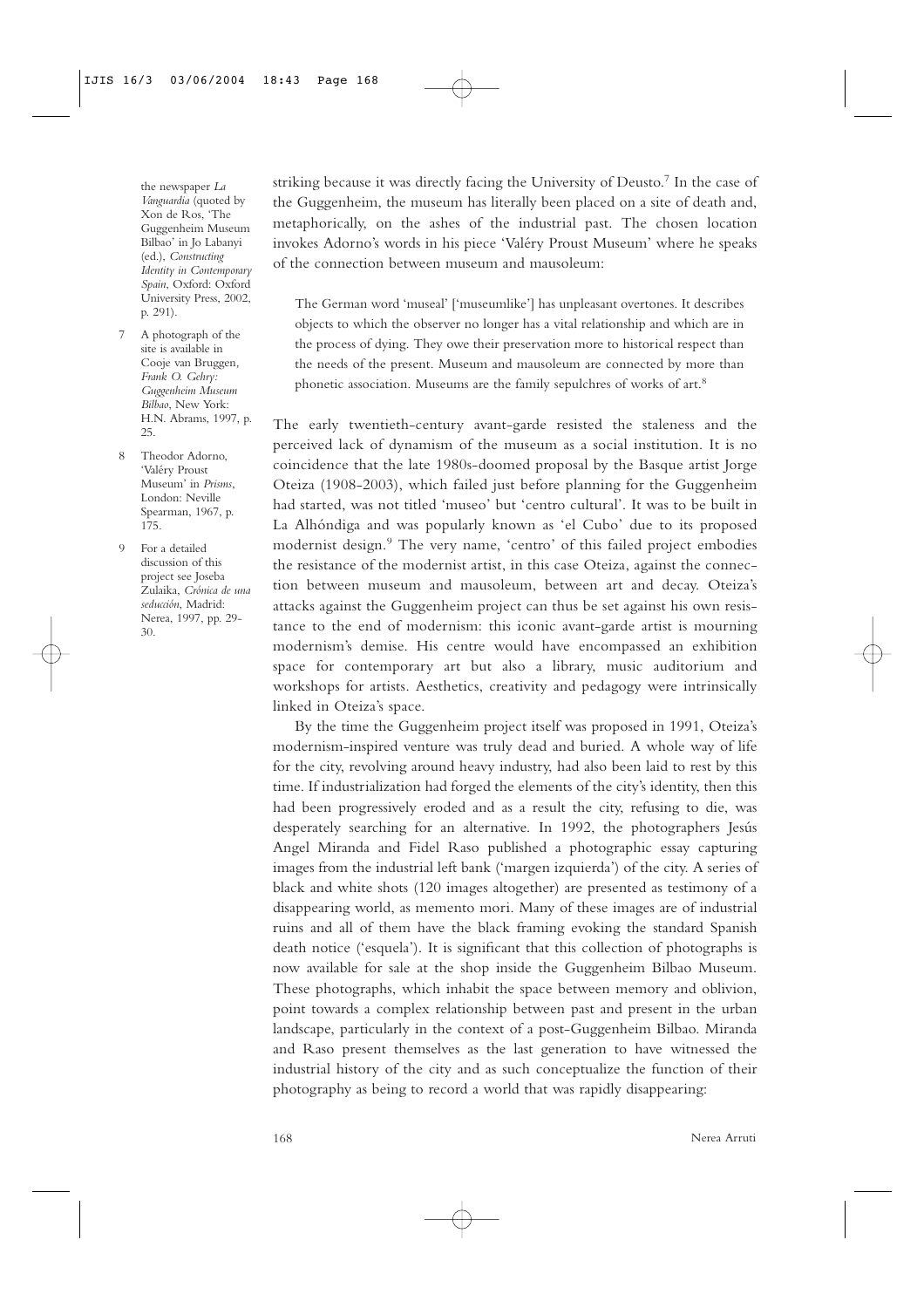Durante ese largo período recorrimos de forma sistemática todo el escenario industrial de la gran cuenca del Nervión. Rincón a rincón, fiesta a fiesta, costumbre a costumbre, fuimos registrando con nuestras cámaras lo que entendíamos como *Últimas huellas de identidad*<sup>10</sup> de una cultura o civilización que fue pasando durante un siglo y dejó su marca propia e inconfundible.<sup>11</sup>

What exactly is being remembered here? If we go back to early 1992, Bilbao was struggling with a series of crises. Its heavy industries were no longer a source of wealth; steelworks and shipyards had been closed down. The demise of these heavily polluting industries brought environmental relief to the city, which could now begin to cleanse itself: the toxic river Nervión began to flow cleaner, shedding the metallic colour of its industrial past, and the construction of the underground system helped to reduce air pollution. Victoria Newman, like other critics, has viewed the design of the Guggenheim as a homage to the industrial heritage of Bilbao, connecting the formal aspect of the building to its industrial past.<sup>12</sup> In contrast, Eusebi Casanelles, the director of the Museum of Technology of Barcelona, takes the opposite view. He thinks that the museum merely 'winks' at the city's heritage by paying lip service to the technological advances brought about by heavy industry.<sup>13</sup> He considers Los Altos Hornos – universally viewed by architectural historians as one of the iconic 'industrial cathedrals'<sup>14</sup> of the Spanish process of industrialization – as distinctively unique to Bilbao in a way that the Guggenheim is not. Gehry, he argues, could have easily built a similar structure in some other place, but Los Altos Hornos is unique, authentic and cannot be reproduced. The similarities between the recently unveiled Walt Disney Concert Hall in Los Angeles and the Guggenheim Bilbao, both designed by Frank Gehry, provide support for Eusebi Casanelles's general line of argument. Industrial architecture is a potent emblem of the region's identity: 'Porque la cultura industrial que arrancó en el siglo pasado ha quedado ya obsoleta y la industrialización es uno de los hechos diferenciales más importantes de Cataluña y el País Vasco.'<sup>15</sup> From the perspective of Casanelles, the museum represents a kitsch replica of an authentic historical heritage that should be preserved in its own right. However, this position can also be problematic for the city. All cities change and adapt, shedding parts of their past in the process. Furthermore, not all of Bilbao's industrial past can realistically be preserved – a fact that is acknowledged by Casanelles himself, who does accept that destruction is part of the process of selection. In his view, the role of industrial archaeology would be to select certain testimonial examples that will be preserved into the future to illustrate the industrial past.<sup>16</sup> If the goal was to preserve everything then the city itself would become both a museum and a mausoleum. Los Altos Hornos deserves its listed-building status, but, paradoxically, this monument to progress has become a symbol of the city's decay. For *bilbaínos*, it is easier to reflect upon the play of light on the Guggenheim's titanium surface as a means of projecting themselves into a better future, than upon the rusty structure of Los Altos Hornos, anchored in a heavy industrial era.

- 10 Bold in the original text and with use of capital letter in 'Últimas'.
- 11 Jesús Ángel Miranda and Fidel Raso, *Margen izquierda/Ezkerraldea: Últimas huellas de identidad*, Bilbao: Bilbao Bizkaia Kutxa, 1993, p.  $\mathcal{L}$
- 12 Victoria Newman, op. cit., p. 245.

13 J.L. Azkarate, 'El Guggenheim es un guiño al patrimonio técnico' (30 June 1997) at http://canales.elcorreodigital.com/guggenhe im/archivo/970630cu. htm, accessed 27 September 2003.

- 14 For a more detailed analysis of the importance of Los Altos Hornos see José Eugenio Villar, *Catedrales de la industria*, Baracaldo: Ediciones de la Librería San Antonio, 1994 and Julián Sobrino, *Arquitectura industrial en España, 1930-1990*, Madrid: Cátedra, 1996.
- 15 J.L. Azkarate, op. cit.
- 16 J.L. Azkarate, op. cit.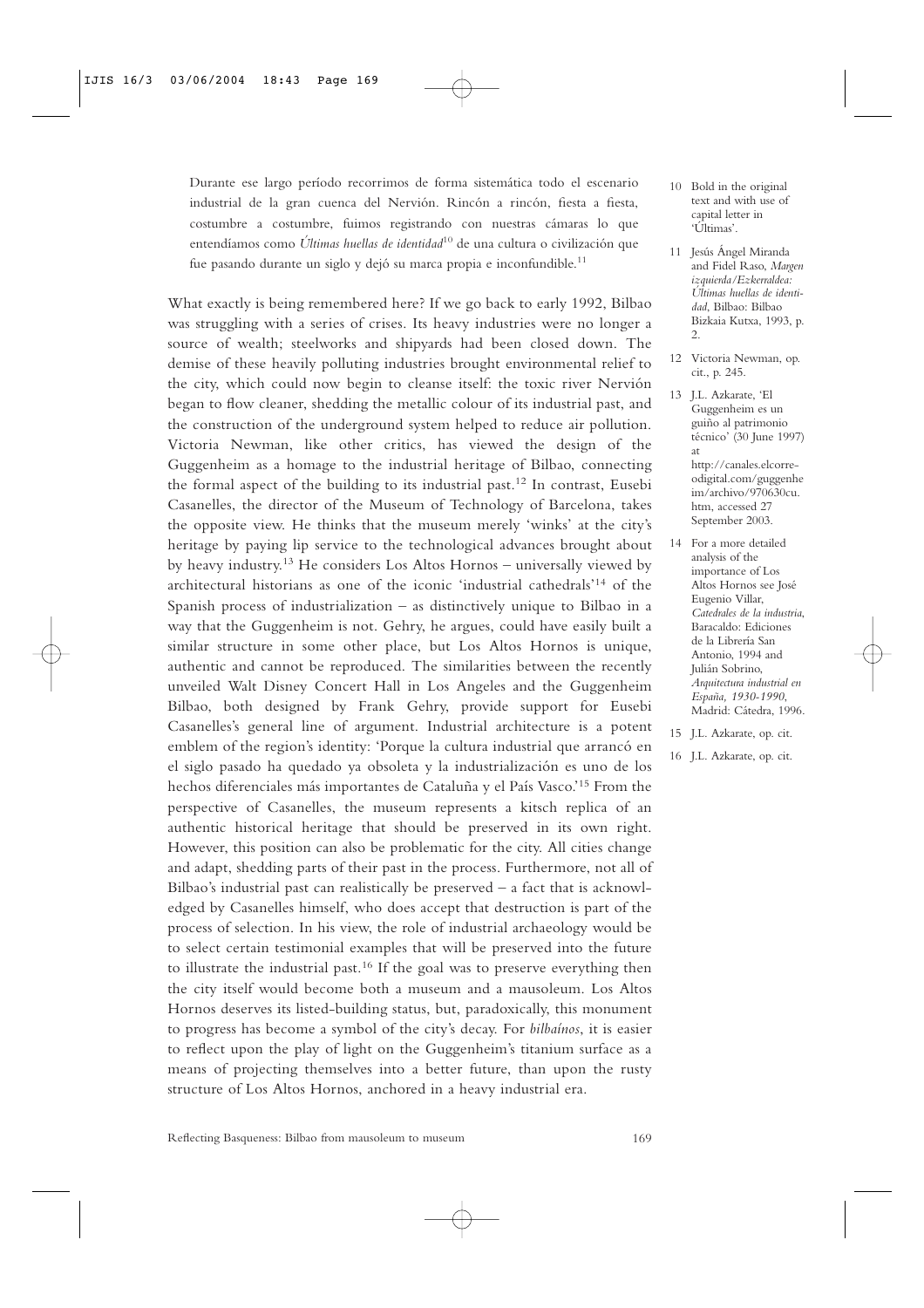- 17 Juan Carlos Eguillor, *Los Bilbaos soñados*, Bilbao: Exposiciones Ayuntamiento de Bilbao, 2001.
- 18 Beatriz Sarlo, *Jorge Luis Borges: A Writer on the Edge*, London: Verso, 1993, p. 23.
- 19 J.I. Ruiz de Olabuénaga, *Bilbao, la ciudad soñada*, vols. 1 and 2, Bilbao: Bilbao Bizkaia Kutxa, 2000.
- 20 Jeremy MacClancy, 'Nationalism at Play: the Basques of Vizcaya & Athletic Club de Bilbao', in Jeremy MacClancy (ed.), *Sport, Identity and Ethnicity*, Oxford: Berg, 1996, p. 182.
- 21 Alberto Bacigalupe dreams up the following based on the fact that before San Mamés was built the site of 'La Campa de los Ingleses' had been considered for the football stadium: '¿se imaginan qué magnífico panorama se presentaría la zona con el Guggenheim, un gran campo de fútbol y el Palacio Euskalduna como iconos de referencia?' in Albero Bacigalupe, 'La campa de Las Vegas', *Periódico Bilbao*, May 2003, p. 45.
- 22 Jeremy MacClancy, op. cit*.,* pp. 181-99.

23 Andreas Huyssen, *Present Pasts: Urban Palimpsests and the Politics of Memory*, Stanford: Stanford University Press, 2003.

At points of radical modernization, nostalgic views of the city emerge. The artist Juan Carlos Eguillor (1947-) pays homage to the old Bilbao in his drawings; that is, the industrial Bilbao, which he much prefers to the new one.<sup>17</sup> There is nothing unusual in this nostalgic display of the urban past when forces of modernization change a familiar urban landscape. As Beatriz Sarlo says: 'Borges affirms that "One function of art is to bequeath an illusory yesterday to men's memory."'<sup>18</sup> In this manner, Jorge Luis Borges writes a homage in his book and essay *Evaristo Carriego* (1931) to the minor poet Evaristo Carriego (1883-1912) and to the neighbourhood of Palermo as an *orilla* of the city of Buenos Aires, at a time when the area, as he describes it, is no more.

Neither does the Guggenheim Bilbao Museum represent the first time that the city of Bilbao has dreamt of change. Its colourful history is full of unrealized projects, as demonstrated in the two-volume study by the sociologist José Ignacio Ruiz de Olabuénaga, *Bilbao, la ciudad soñada*. He sees the historical emergence and development of the city of Bilbao in the context of its capacity to project itself into the future, and contextualizes the new Bilbao in a series of dreams.<sup>19</sup> If we focus on foreign influences and how Basques see themselves, again this is not the first time that the future has influenced definitions of identity. As the anthropologist Jeremy MacClancy argues, when discussing how football came to be embraced in Bilbao: the first football match in the city was between Britons and Basques and took place on 3 May 1894, and already then Basques were looking into the future when thinking about their own identity.<sup>20</sup> Coincidentally, these early footballing encounters took place in 'La Campa de los Ingleses'.<sup>21</sup> Thus British input into the city not only involved financial capital and technology, but also cultural practices. MacClancy bases his analysis on Jacki Urla's anthropological work:

Urla makes a related point in her work on current Basque ethnonationalist culture: that many nationalists wish to be seen as both the heirs of a laudable history and also as 'up-to-date' as those of their contemporaries in other lands interested in both the renovation and the recuperation of their way of life.<sup>22</sup>

MacClancy sees the dynamic interaction between present and past as being rooted in culture. Similarly, in the urban context, Andreas Huyssen sees past and present narratives interacting in space.<sup>23</sup> In the same way that football was adopted by *bilbaínos* during the period of industrial modernization and became one of the key identifiers of the city, the Guggenheim too has now been written into the city's contemporary narrative.

Nevertheless, in this process of rewriting Basque identity the traumas of the past have not disappeared, despite the projection into the future. One of the controversies surrounding the museum was the desire to bring the painting *Guernica* to the opening as a temporary loan. The petition was turned down by the Museo Reina Sofía on grounds that it would not be safe for the painting to be transported once again. This then developed into a bitter polemic when Xabier Arzalluz, head of the ruling nationalist party,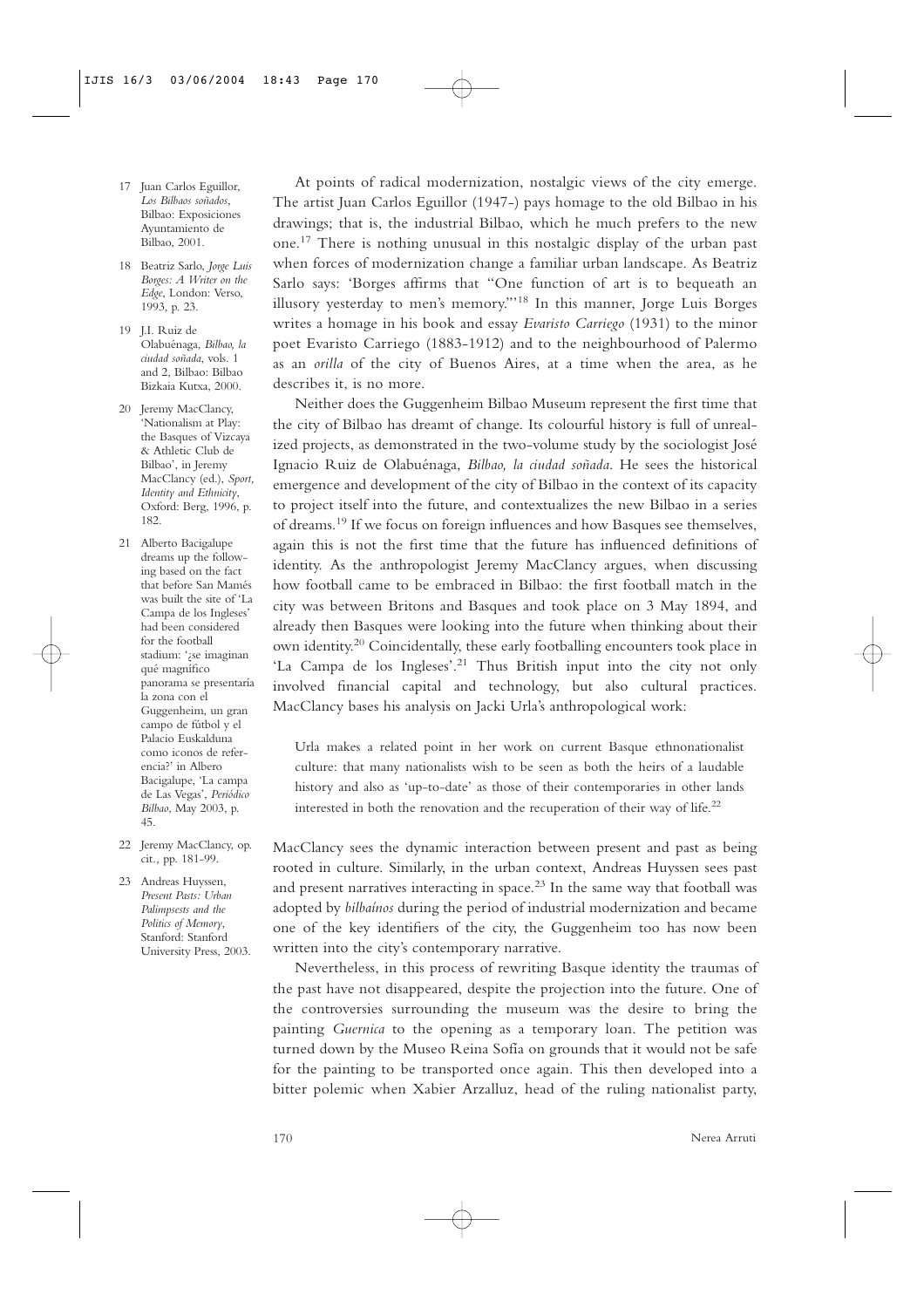PNV, said controversially: 'da la impresión de lo de siempre: para Euskadi, las bombas, y para Madrid, el arte'.<sup>24</sup> This is a great distortion of history, that blatantly ignores the bombings suffered by many Spanish cities and also ignores the fact that Picasso envisioned his painting as an antifascist symbol. These factors did not stop Thomas Krens from taking an active part in the debate: '[Krens] insistió en que "se trata de algo más que un préstamo. El pueblo vasco pagó por este cuadro con su sangre"'25. This is part of a wider debate on the ownership of art. The Spanish writer Félix de Azúa, in a provocative piece on the Basque claims regarding *Guernica* quotes the painter Antonio Saura, who described the painting as a big ugly poster. In Azúa's view *Guernica* is an invaluable artistic commodity that in the eyes of the Basques has become an 'itinerant relic'.<sup>26</sup> If the claims had been granted, then *Guernica*, one of the key icons of modernism and recent Basque history (and an endlessly reproduced antifascist poster) would have been situated in the postmodernist 'Museum of the future' as a temporary loan. Now the Guggenheim itself is every bit as much the main theme of posters sold to tourists in Bilbao. Nevertheless, it is telling that at this crucial point, when Basques were looking into the future, the past was still filtering through: *Guernica* was one of most widely reproduced images displayed in Basque households during the Franco years.

In parallel to these past traumas, Basque terrorism remained the single biggest threat to the success of the Guggenheim. Two days before the opening, a Basque policeman [*Ertzaina*] named José María Aguirre, who was investigating a suspicious looking truck, was murdered by ETA. Mourners left flowers in the museum grounds. The president of the Basque government, José Antonio Ardanza, declared in a tribute that '[Aguirre's] sacrifice has raised this museum to a symbol of our freedom.'<sup>27</sup>

The Guggenheim effect has been linked not only to the economic renewal of the city itself, but also to the potential for effecting positive change on the latter's social problems: a good example would be the start of the ceasefire which began not long after the opening of the museum. About a year later ETA announced a truce, and from 16<sup>th</sup> September 1998 to 28<sup>th</sup> November 1999 the organization did not kill anyone. Many started to believe that the Guggenheim effect had something to do with this, although time has proven that even if this was true, the initiative was not sustained. One immediately positive effect was the urban regeneration of the riverside area. It is interesting to note that the director of the Guggenheim Foundation, Thomas Krens, presented the finding of the site as an epiphany: that is, the moment, while running through the city that he suddenly saw 'the geocultural triangle of Bilbao' between Bellas Artes Museum, the University of Deusto and the Arriaga Theatre.<sup>28</sup> Cooje van Bruggen reproduces the map with handwritten notes by Frank Gehry that stress the visual presence of the building from the three angles mentioned.<sup>29</sup>

That visionary experience is also implicit in the description of the Bilbao writer and illustrator Asun Balzaola, when she describes the city in the 1940s and then goes on to compare the image of the new museum:

- 24 Aitor Guenaga, 'Euskadi se lleva las bombas, y Madrid, el arte, según Arzalluz', *El País: Cultura*, 15 May 1997, at http://www.elpais.es/a rticulo.html, accessed 27 September 2003.
- 25 A. Intxausti and J. Cavestany, 'Aguirre admite que se traslade el "Guernica" tras un debate técnico', 17 May 1997, at http://www.elpais.es/a rticulo.html, accessed 27 September 2003.
- 26 Féliz de Azúa, '¿Pikasso?', *Arquitectura viva*, 55 (July-August 1997), p. 112.
- 27 'Security tight as Guggenheim opens in Basque city', CNN World News, 18 October 1997 at http://edition.cnn.com /WORLD/9710/18/s pain.museum, accessed 27 September 2003.
- 28 Cooje van Bruggen, op. cit*.*, p. 22.
- 29 Cooje van Bruggen, op. cit*.*, p. 23.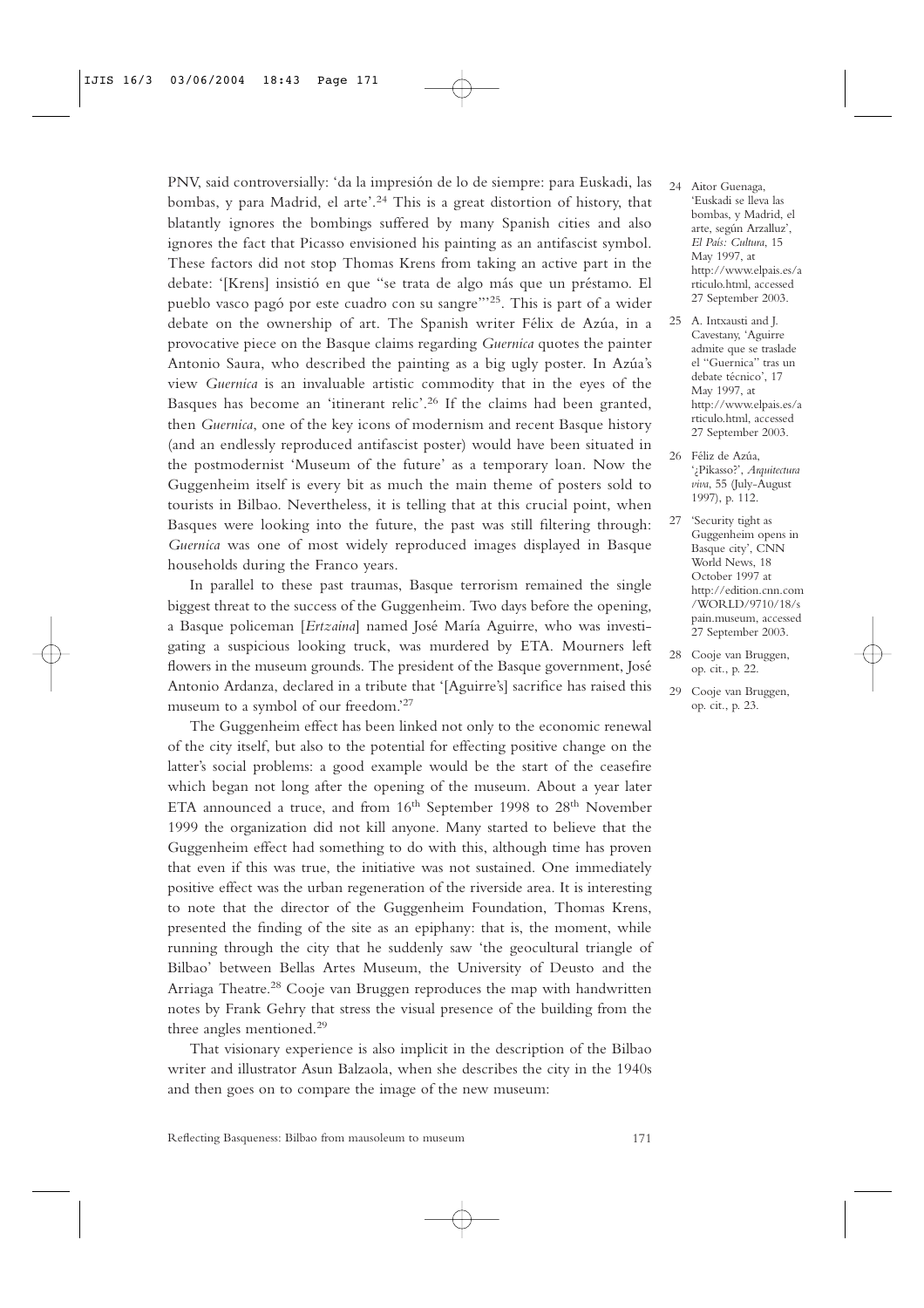- 30 Lucía Iglesias, 'Bilbao: the Guggenheim effect', at http://www.unesco.org /courier/1998\_09/uk/ signes/txt1.htm, accessed 27 September 2003.
- 31 Fredric Jameson offers a contextualized discussion of the relationship between surface and postmodernism and says the following in connection with Gehry's Santa Monica house (1979): 'the strange new feeling of an absence of inside and outside, the bewilderment and loss of spacial orientation in Portman's hotels, the messiness of an environment in which things and people no longer find their "place" [...]', in Fredric Jameson, *Postmodernism, or, The Cultural Logic of Late Capitalism*, Durham: Duke University Press, 1991, pp. 117-18.
- 32 Victoria Newman, op. cit., p. 256.
- 33 Theodor Adorno, op. cit*.*, p. 176.
- 34 Herbert Muschamp, 'The Miracle in Bilbao', *New York Times Magazine*, 7 September 1997, p. 54.

These were the years of iron and we lived at Bilbao, also a city of iron, always wet, gleaming and black because it was always raining ... [...] The district where I spent my childhood has changed beyond belief. Then it was a noisy industrial area, today it's a very peaceful place. Bilbao was a grey city like ... well ... Manchester perhaps. Now it's white, luminous. [...] When you are inside the building, the light, and the spirals of the architecture almost make you forget its contents. You would almost be willing to visit if it was empty. [...] You walk along a street and suddenly there is this great titanium-clad mountain in front of you. It plays tricks on you.<sup>30</sup>

This vision of light and loss of senses is problematic from a curatorial perspective since it implies that the building itself, with its reflection, is more important than the works inside.<sup>31</sup> However, Victoria Newman assesses this change in a positive manner:

Gehry's architecture of movement has produced flowing forms that appear as film stills: motion caught and made definitive at a particular moment. The result finally restores what Paul Valéry referred to as 'the mother' – architecture – to 'orphans' – painting and sculpture.'<sup>32</sup>

This church-like quality is also emphasized in connection with Valéry in Adorno's essay, where he refers to the latter's ironic mentions of states such as 'contemplation' and 'sacred awe'.<sup>33</sup> If Balzaola's description ascribes a cathedral-like spiritual quality to the Guggenheim Museum, then there is another parallel cathedral in the city: San Mamés, the stadium of Athletico de Bilbao, is popularly known as 'la catedral' by their fans and followers.

Balzaola's miracle-like vision of the Guggenheim is echoed in the widely quoted article 'The Miracle in Bilbao' by Herbert Muschamp, the architectural critic of the *New York Times*. Muschamp's words, however, have a very different resonance after 11 September 2001. Suggesting tourism with a twist, this quest for danger and for the real is not as unlikely to be realized on American soil after the attack against the Twin Towers in New York:

This is Basque Country. A region proudly, if not officially, independent from the rest of Spain; it is also bleakly free from Spanish sophistication. Oh, and by the way, you might get blown up. Basque Country is not Bosnia. But it's not Disney World, either. History here has not been sanitized into a colorful spectacle for your viewing enjoyment. People are actually living history here, punctuated by periodic violence. Those who visit Bilbao, however, may come away thinking that art is not entirely remote from matters of life and death.<sup>34</sup>

If we look at the highly artificial golden image of the building reproduced in Muschamp's article (originally placed on the museum's first web pages) where the aura emanating from the cladding is the main focus of the photograph, we can see that this is a city in search of its own global *el Dorado*. The auratic image can also be linked to the commodity fetishism discussed by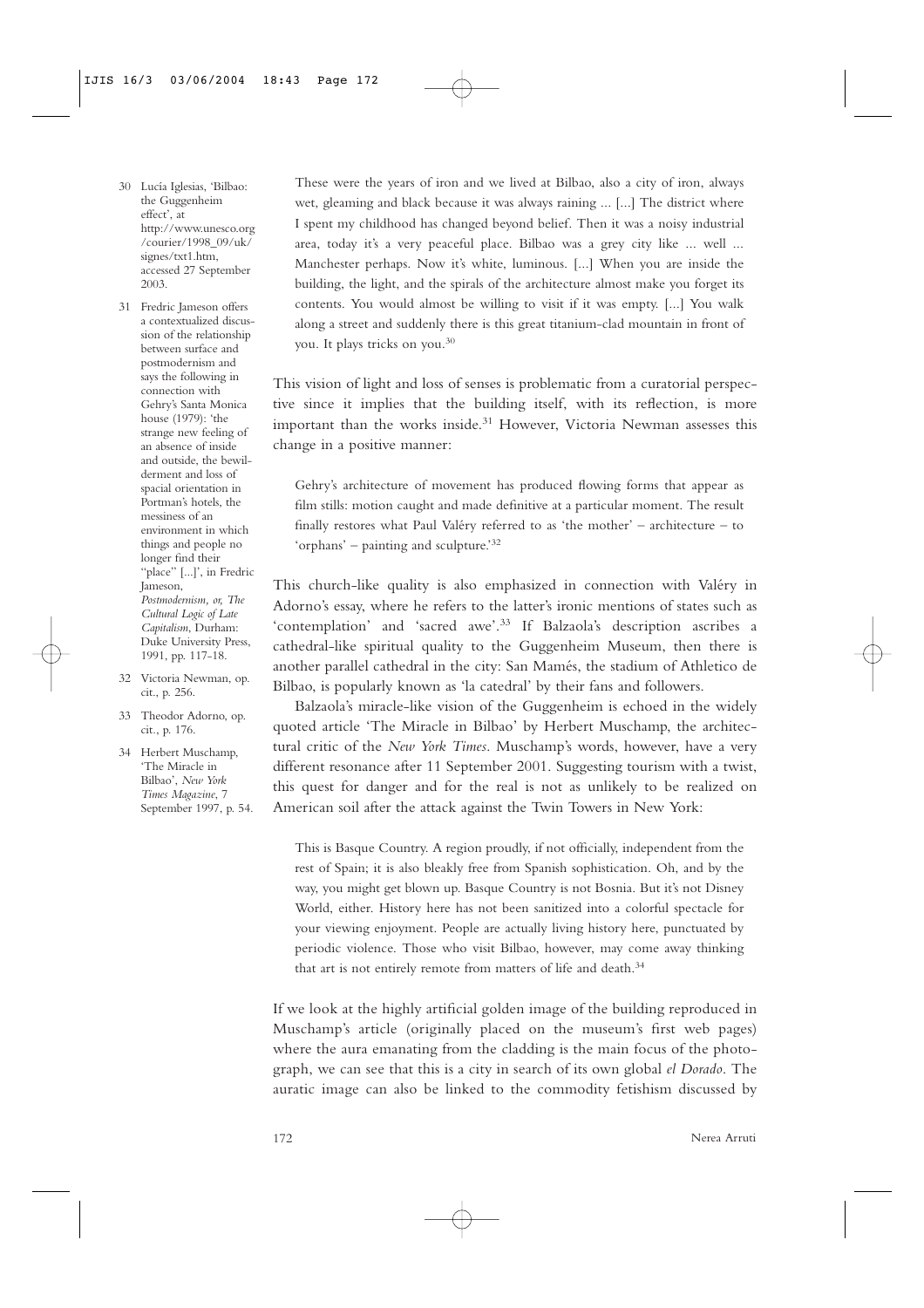Theodor Adorno in his essay 'On the Fetish Character in Music and the Regression of Listening'.<sup>35</sup> Adorno's analysis of music is a response to Walter Benjamin's 'The Work of Art in the Age of Mechanical Reproduction', where mechanical reproduction represents the loss of aura.<sup>36</sup> This would be the opposite process to the one symbolized in the auratic image offered by Muschamp's review of the museum. Joseba Zulaika, following Benjamin, asserts that, just as in the era of mechanical reproduction, art was inevitably destined to lose its aura, the devaluing 'McGuggenheim' effect of museum reproduction was bound to happen, and that the franchise opened in Bilbao is an illustration of this.<sup>37</sup> However Beatriz Plaza, coming from the field of economics, takes as her basis the very same process, namely reproduction, but arrives at the opposite conclusion – reproduction leads not to the loss of aura but to its accumulation.

We should also bear in mind that the Guggenheim Bilbao is the result of a public/private partnership mirroring prevailing trends in the culture industries since the 1980s in the United States and Britain.<sup>38</sup> The wealth created by the museum through the sale of materials, from books to pens bearing the branded image of the Guggenheim Bilbao, is fundamentally based on the reproduction of that same image. Taken to its logical conclusion, this implies that the museum itself can be replicated elsewhere.<sup>39</sup> Beatriz Plaza's article forms part of a debate between her and María V. Gómez and Sara González. While Plaza defends the uniqueness of the Guggenheim, Gómez and González question the project's claim to uniqueness. As there have in fact been plans to reproduce the design of the museum elsewhere, these two authors are perhaps entitled to question whether the Guggenheim Bilbao Museum can truly be considered unique.<sup>40</sup> Is the franchise a miracle or a mirage? Does it lead to a loss of aura for the institution or to the creation of wealth? Huyssen sees the answer in the radical change experienced in recent times by museums as social institutions. His analysis is extremely useful in assessing these two conflicting views on the Guggenheim Bilbao which run throughout the critical sources: 'The original artwork has become a device to sell its multiply-reproduced derivatives; reproducibility turned into a ploy to auraticize the original after the decay of aura, a final victory of Adorno over Benjamin.'<sup>41</sup>

These two conflicting interpretations lead us to question the way we think about the role and identity of the contemporary museum. The critical framework of our theorizing about the museum as a social institution has to change, since from the very beginning of this particular project the stated agenda was to break away from institutional rules. Thomas Krens wanted to move away from 'the idea of encyclopaedia' i.e. the vision of the museum that has been presented to its audience 'in a nineteenth-century box – the extended palace.<sup>'42</sup> We therefore have to adapt our critical language to a different type of museum, one that explicitly aims to leave the twentiethcentury model behind.

It has already been established that the model of the 'replicable museum' has turned out to be the emerging paradigm at the end of the twentieth and beginning of the twenty-first century. For a while, and under the workings of

- 35 Theodor W. Adorno, 'On the Fetish Character in Music and the Regression of Listening', in Adorno, *The Culture Industry*, London: Routledge, 1991, pp. 26-52.
- 36 Walter Benjamin, 'The Work of Art in the Age of Mechanical Reproduction', in *Illuminations*, London: Jonathan Cape, 1970, pp. 219-53.
- 37 Joseba Zulaika, 'Potlatch arquitectónico', *Arquitectura viva*, 55 (Jul–Aug 1997), p. 22.
- 38 For a detailed discussion of the changes brought by Reagan and Thatcher into the arts read the excellent book by Chin-tao Wu, *Privatising Culture: Corporate Art Intervention since the 1980s*, London: Verso, 2002. Wu's study offers the historical background to contemporary public/private partnerships such as the one formed to accomplish the Bilbao project.
- 39 Beatriz Plaza, 'The Guggenheim-Bilbao Museum Effect: A Reply to María V. Gómez' "Reflective Images: The Case of Urban Regeneration in Glasgow and Bilbao"', *International Journal of Urban and Regional Research*, 23: 3 (1999), pp. 589-92.
- 40 María V. Gómez and Sara González, 'A Reply to Beatriz Plaza's "The Guggenheim-Bilbao Museum Effect"', *International Journal of Urban and Regional Research*, 25: 4 (2001), pp. 898-900.
- 41 Andreas Huyssen, op. cit., 1995, pp. 23-24.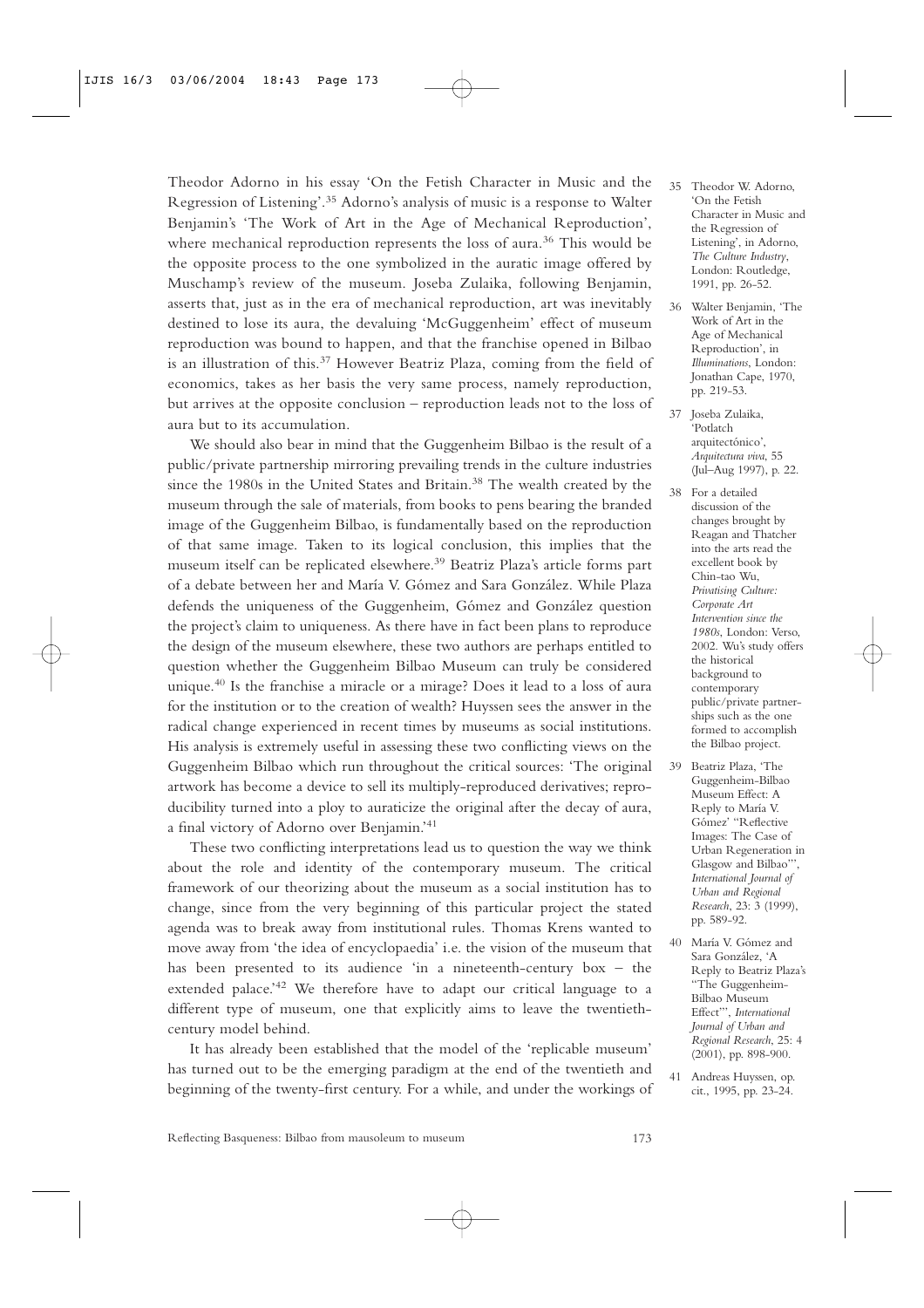- 42 Cooje van Bruggen, op. cit*.,* p. 18.
- 43 Deyan Sudjic, 'Landmarks of hope and glory', *The Observer Review*, 26 October 2003, p. 6.
- 44 Llàtzer Moix, 'El edificio cosmético', *La Vanguardia Cultura*, 24 July 2002, p. 17.
- 45 Deyan Sudjic, 'Reflective Glory', *Tate Art Magazine*, 13 (1997), p. 57.
- 46 Andreas Huyssen, *Twilight Memories: Marking Time in a Culture of Amnesia*, London: Routledge, 1995, p. 16.

the Guggenheim effect, this has been a successful model. However, critical voices have recently increased in volume. When does an excess of aura generate diminishing returns? Deyan Sudjic in his piece on the latest design by Frank Gehry (the Walt Disney Concert Hall) adopts a negative view:

This is the way to an architecture of diminishing returns in which every sensational new building must attempt to eclipse the last one. It leads to a kind of hyperinflation, the architectural equivalent of the Weimar Republic's debauching of its currency.<sup>43</sup>

Sudjic is pointing out a situation in which the icon is rendered non-iconic because of the sheer quantity of so-called flagship projects. In this new context, how unique is the Guggenheim Bilbao Museum? Without doubt it has proven extremely successful in terms of promoting a more positive civic image of Bilbao. But some of the initial claims – for instance that the Guggenheim effect would bring peace to the region – have been proven wrong over time. Llàtzer Moix, in *La Vanguardia*, labels the Guggenheim 'el edificio cosmético' and calls Frank Gehry's artistic practice 'arquitectura maquillaje'.<sup>44</sup> Basques may well have been reflecting on the glory of its titanium surfaces, but time has proven that aesthetics are no substitute for real political dialogue. There is more to this issue than simply considering the museum as a civic panacea.

I would argue that Moix fails to take sufficient account of the fact that this populist project was riddled with paradoxes from the very beginning, and that it is because of these paradoxes that the Guggenheim has been so effective in its seduction. As Deyan Sudjic perceptively remarks in his initially enthusiastic reception of the Guggenheim Bilbao: 'So here we have the paradoxical spectacle of a small nation asserting its own cultural identity by importing culture wholesale, a Basque government funding the construction of an astonishingly impressive landmark by securing America's most admired living architect.'<sup>45</sup>

On the current boom in the development of new museums, Huyssen sees a real need in contemporary society to renegotiate the past and our own relationship with death:

Against the anti-museum discourse still dominant among intellectuals, one might even see the museum as our own memento mori, and as such, a life-enhancing rather than mummifying institution in an age bent on the destructive denial of death: the museum thus as a site and testing ground for reflections on temporality and subjectivity, identity and alterity.<sup>46</sup>

However, his words resonate differently in the Basque context, against the backdrop of political violence.

The auratic effect may have been rubbed off by the Walt Disney Hall in Los Angeles and the global plans of the Guggenheim Museum have not been fully realized in the current world climate. Yet despite recent setbacks, the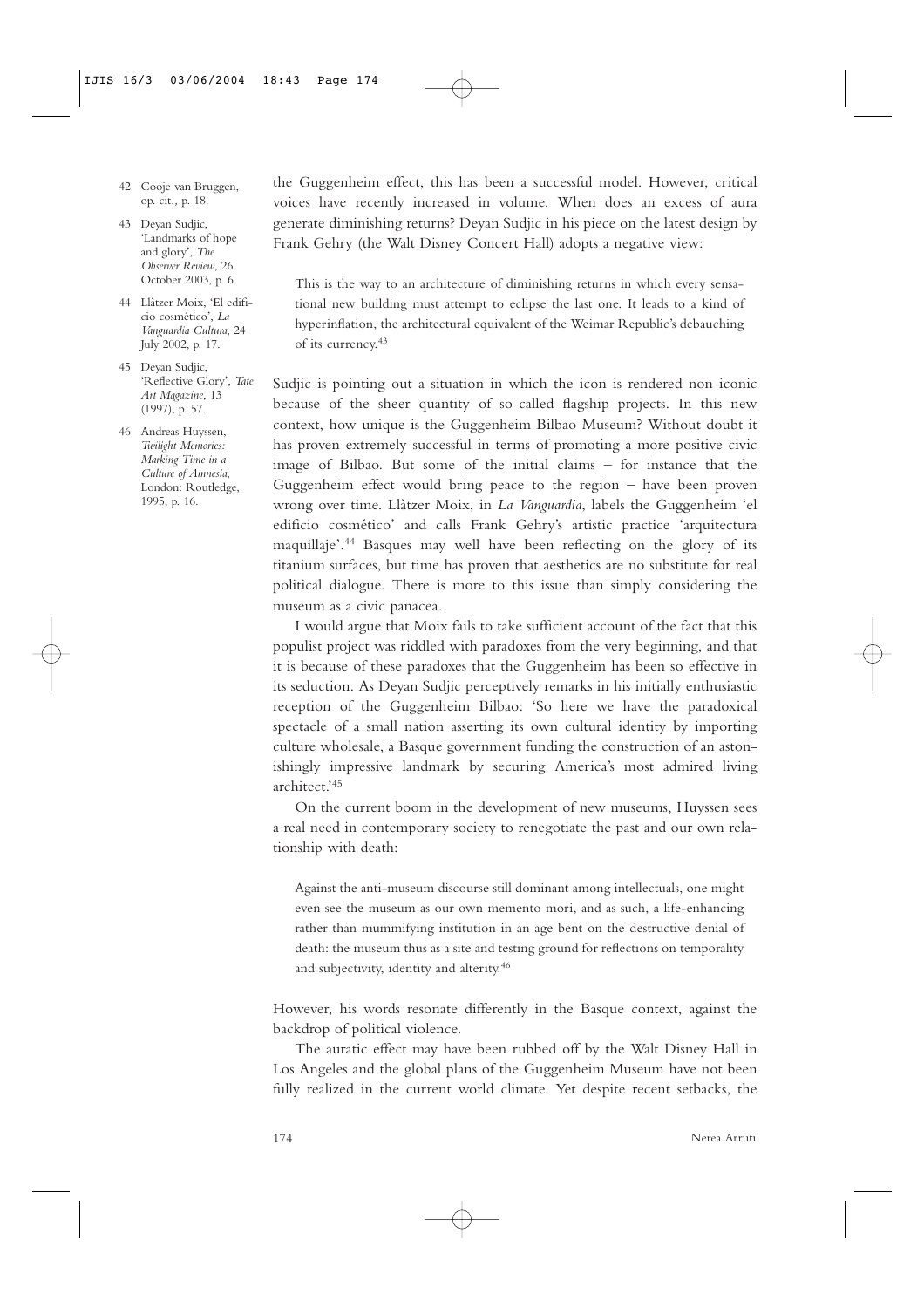Guggenheim effect in Bilbao is still a powerful symbol of urban renewal whose base has been firmly rooted in local visual and social tensions: its highly stylized reflective building confronts us in a city found among green hills yet scattered with industrial ruins and harsh architecture. The Guggenheim Bilbao Museum can be seen as a reflection on the anthropological need in contemporary society to 'negotiate and to articulate a relationship to the past that is also always a relationship to the transitory and to death, our own included'.<sup>47</sup> Alongside the tension between urban decay and renewal, the project would have not been realized without the political tensions, which forced Basques to reflect on their own future identity, at least in part. Bilbao achieved its refusal to die and to become an industrial mausoleum by building a museum that reflected a Basque identity as a projection into the future, a non-violent future that has yet to materialize  $-$  a potential only just glimpsed during the brief ceasefire.